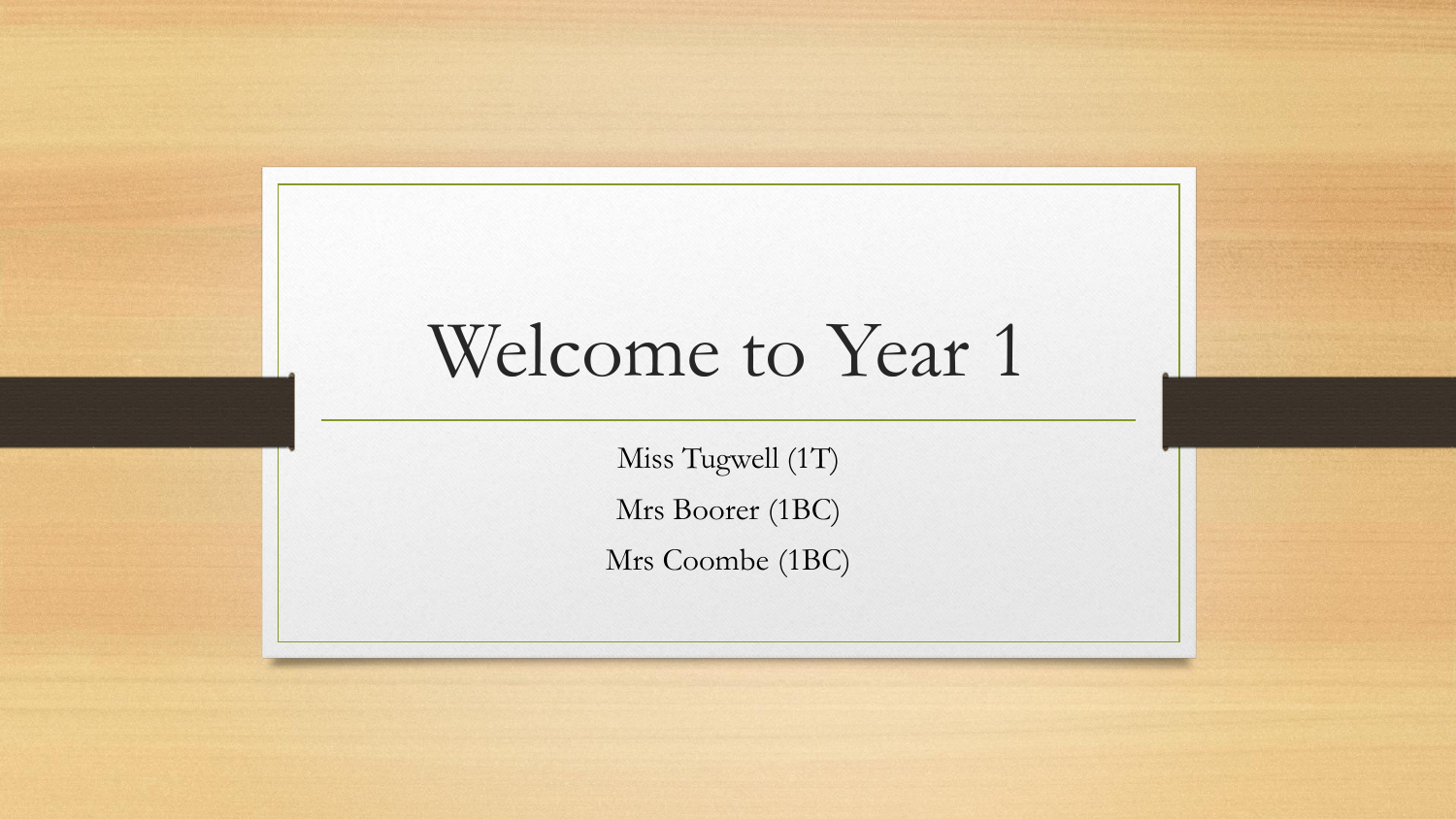### This Year's Topics

- Term 1 The Enchanted Woodland
- Term 2 Dinosaur Planet
- Term 3 and 4 Bright Lights, Big City

- Term 5 Exciting new topic (TBC)
- Term 6 Exciting new topic (TBC)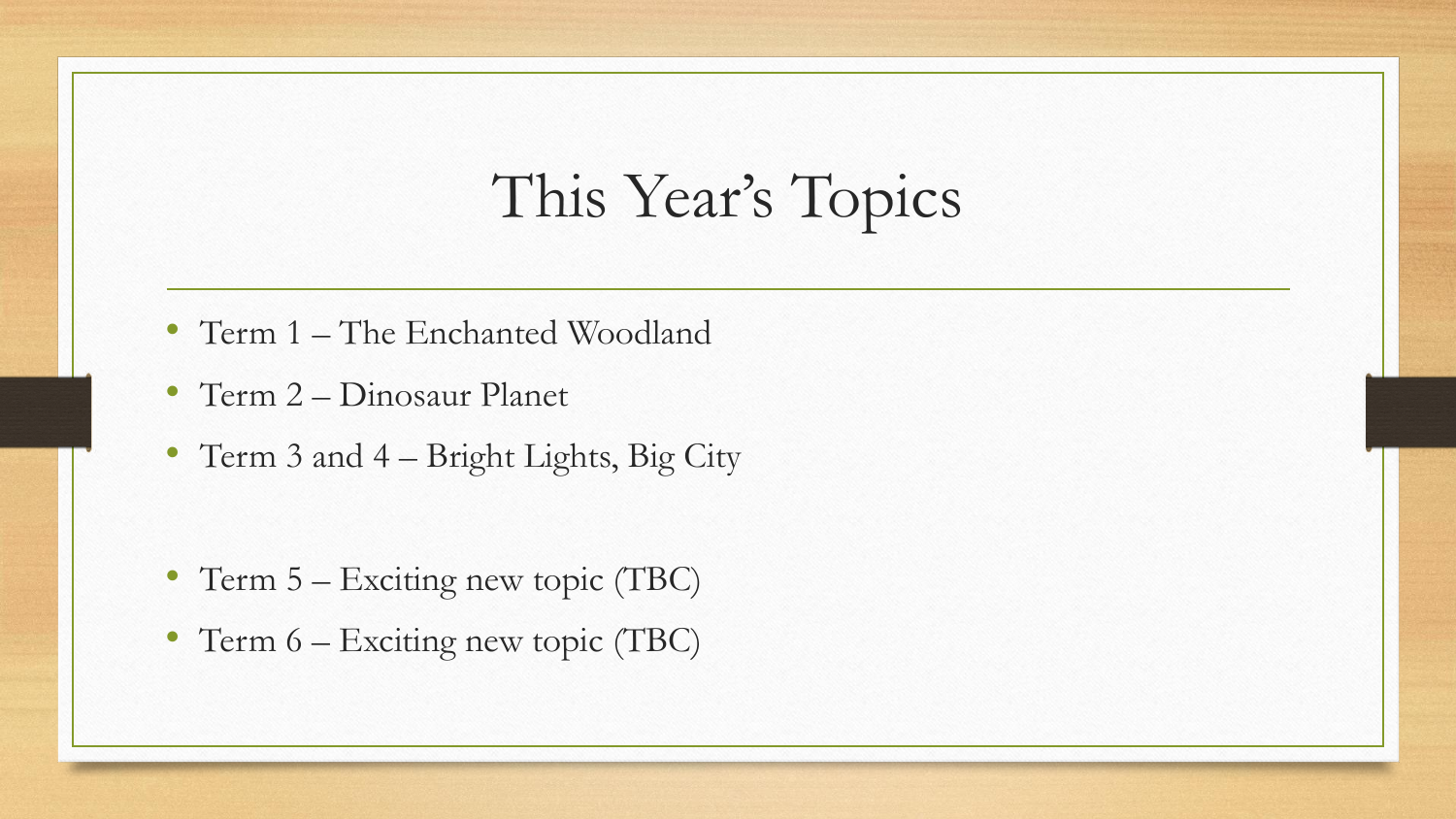### What will our day look like?

- Gate will open at 8:40 and close at 8:55. Children will register and complete maths morning task during this time, please aim to arrive at 8:40.
- Phonics session will start every day at 9:00am.
- Maths and writing sessions will happen every day, but initially will be very practical and with small outcomes, to aid transition into year 1.
- Topic sessions will be in the afternoon.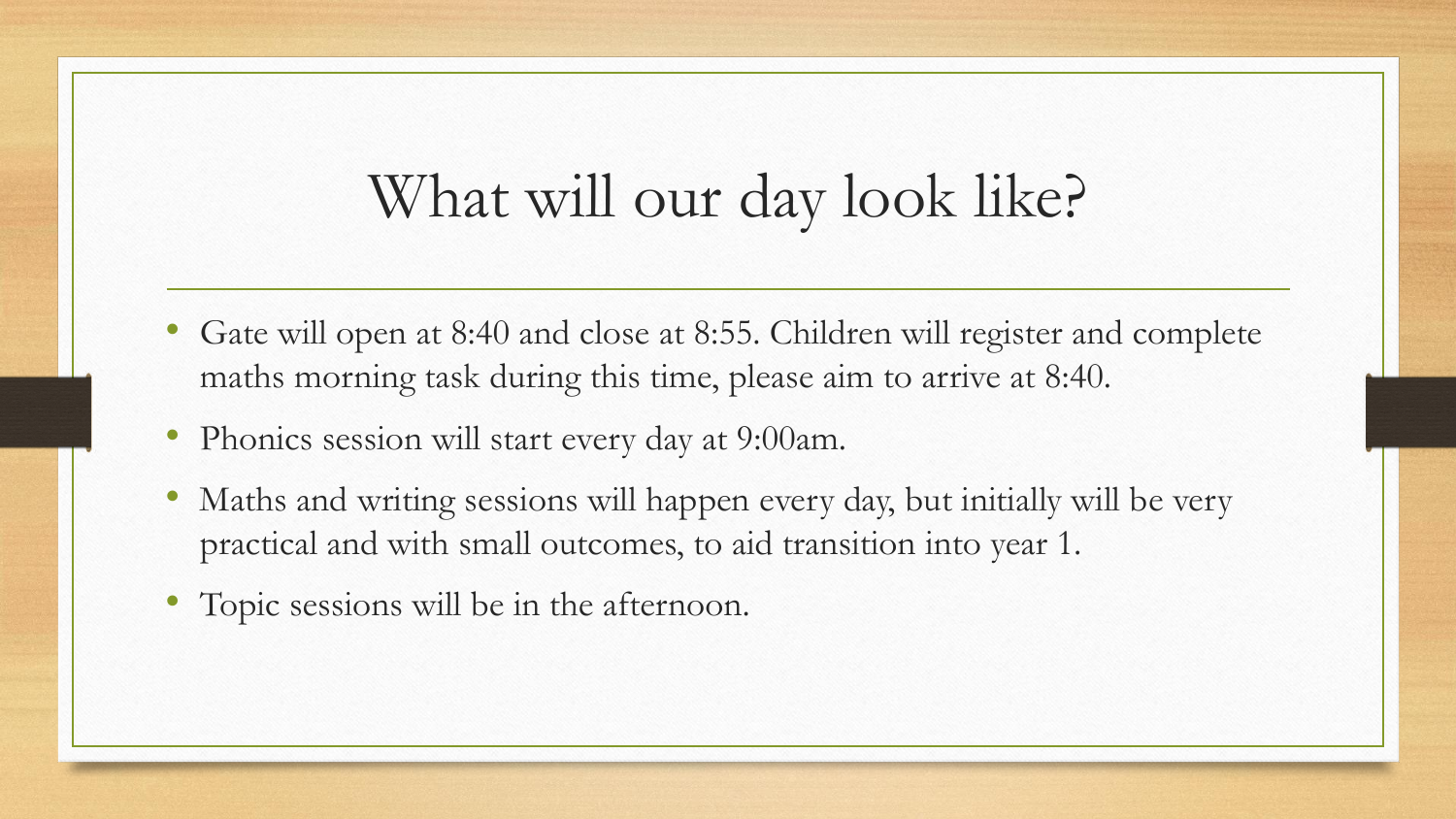### What do we need to bring to school?

- A named water bottle
- Phonics packet every day
- A change of clothes if needed
- A named coat if needed

• On PE days children will come to school wearing their kit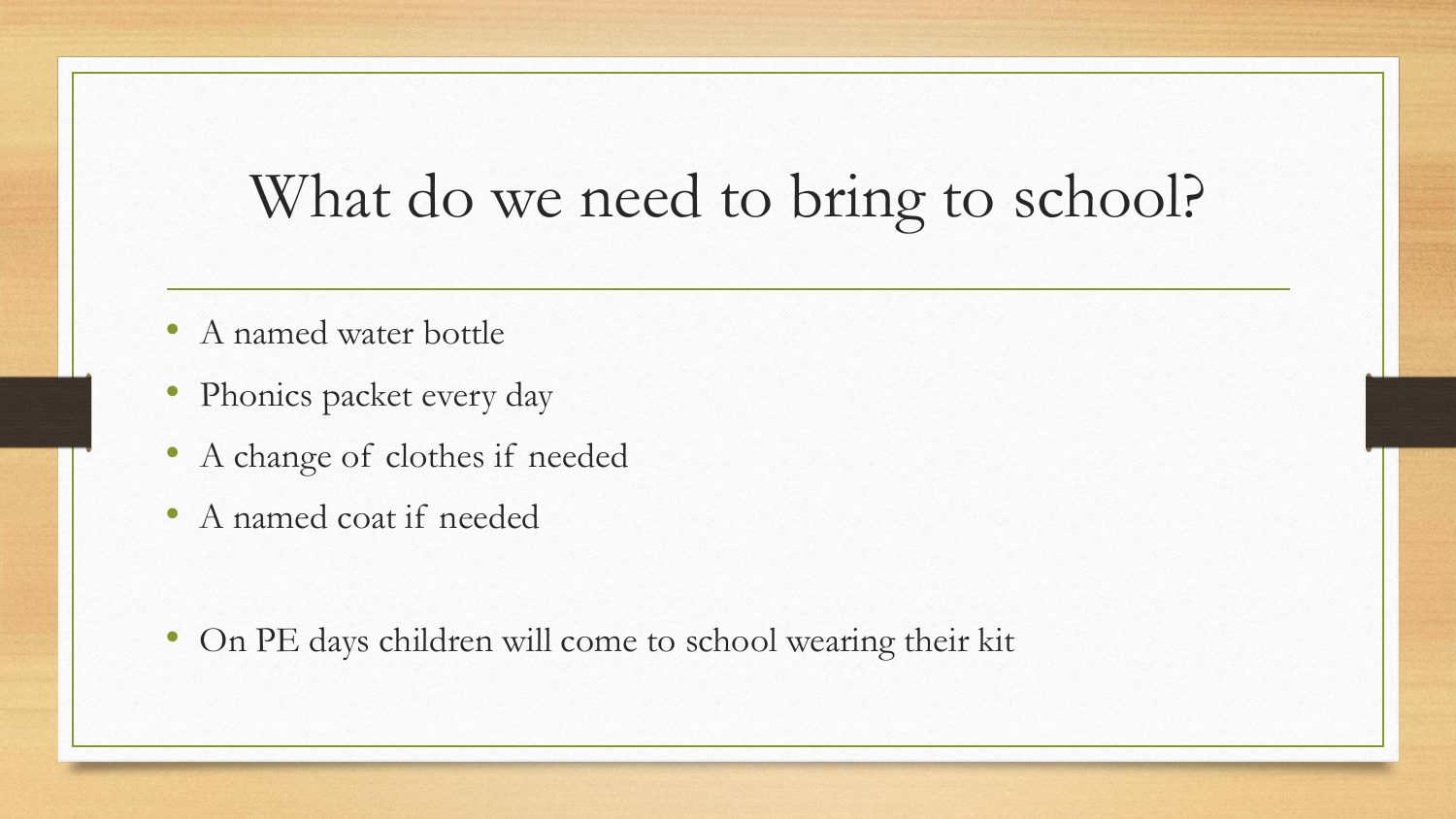#### PE

#### Tuesday and Friday

Please come to school wearing PE kit.

Please also make sure PE jumpers are named.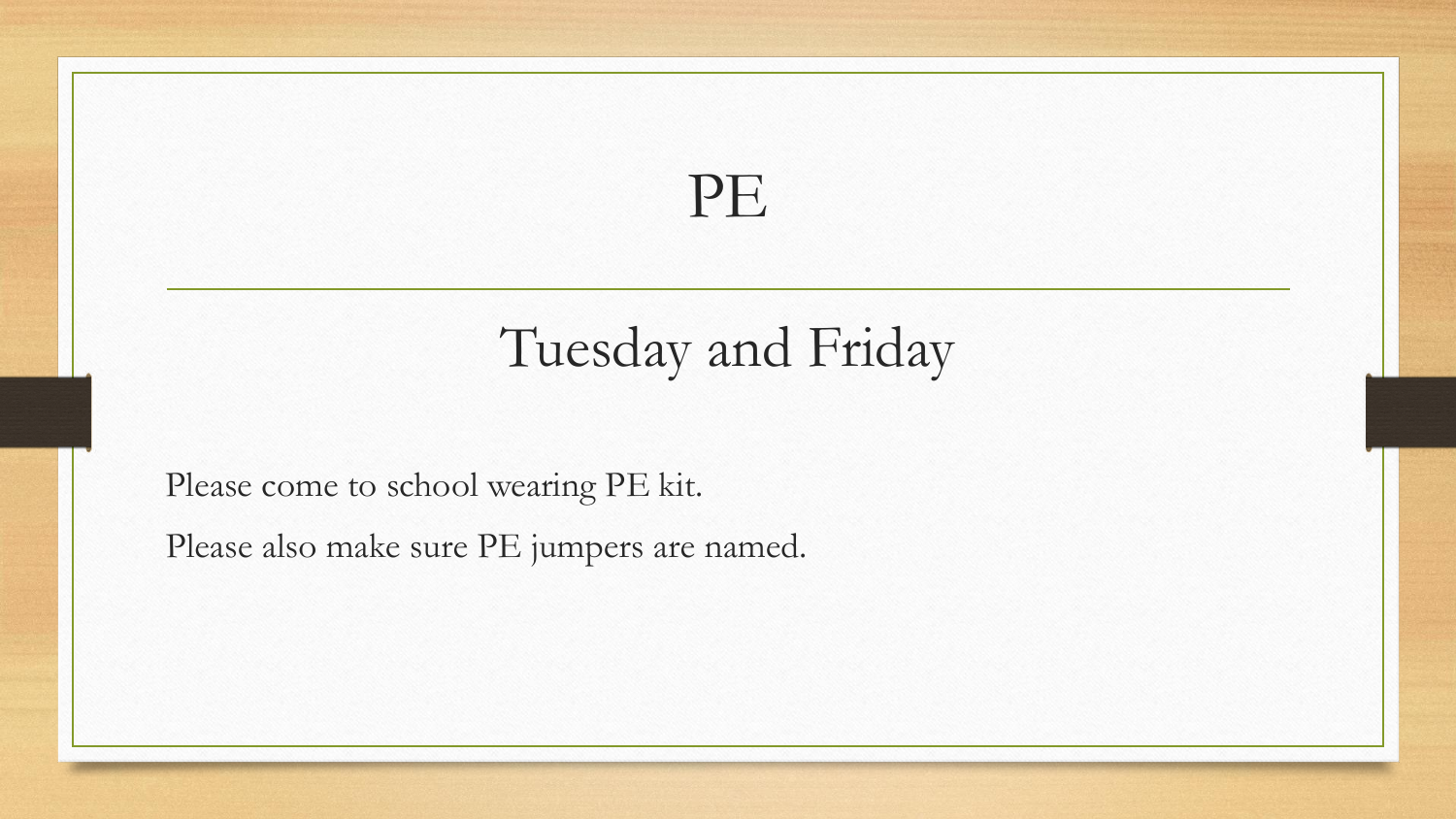### Homework

- Reading please aim to read at home daily. Please initial every time your child reads on their reading bookmark. When that bookmark is completed they will receive a certificate.
- Topic using ideas sheet sent home and found on Teams, complete one (or more if you wish) over the term.
- Spelling practice (would be helpful, but optional for now) practice spelling the 'Red words' listed in RWI books.

(Over the year expectations will increase to include weekly spellings and some maths tasks.)

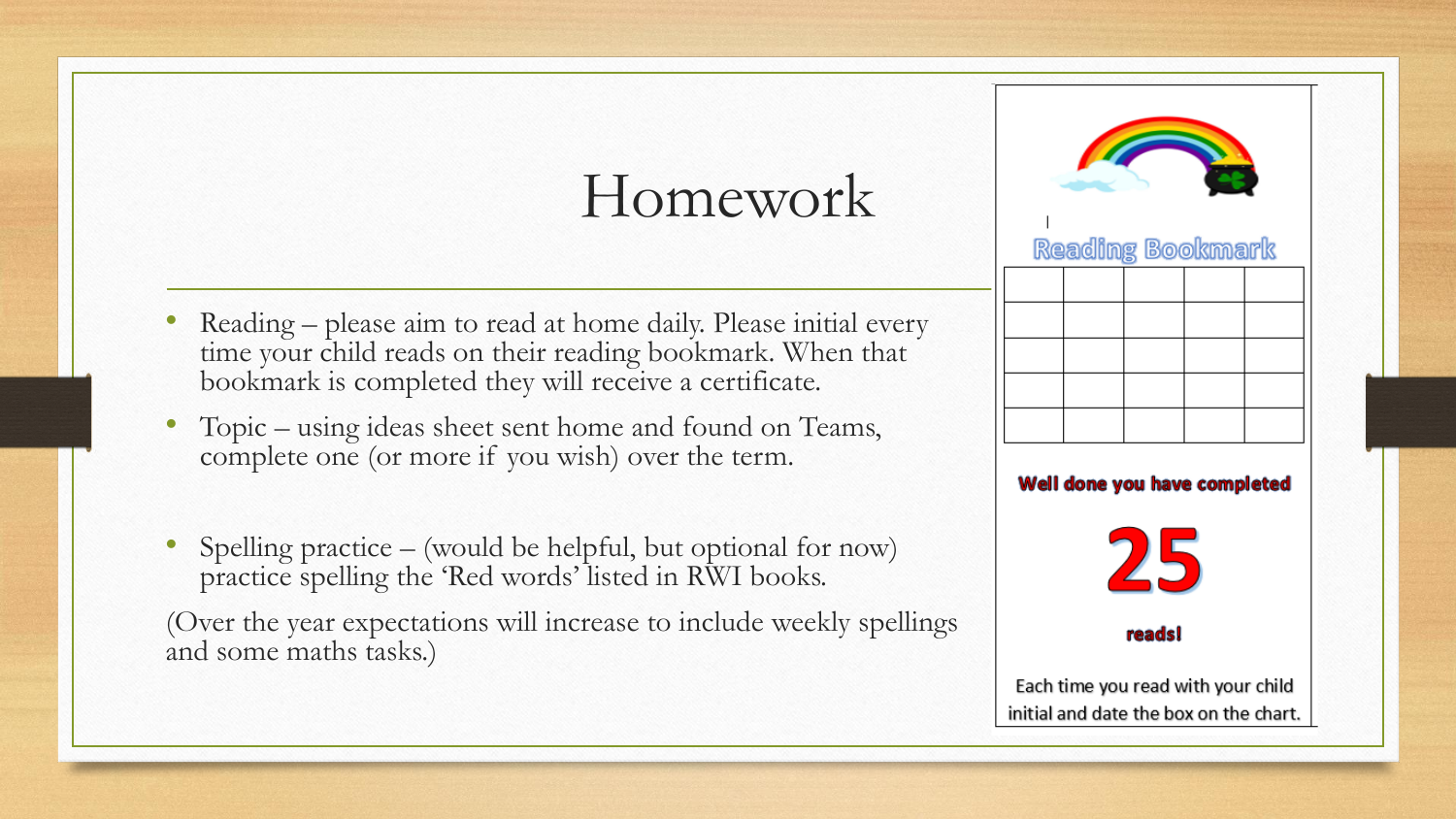## Phonics

- As in Reception children will continue to follow the RWI scheme.
- Children will continue to work at a coloured book level to meet individual needs.
- If you would like any support to support your child at home with phonics, please email Mrs Coombe: [kcoombe@goosewell.plymouth.sch.uk](mailto:kcoombe@goosewell.Plymouth.sch.uk)

• Year 1 Phonics Screen will take place in the summer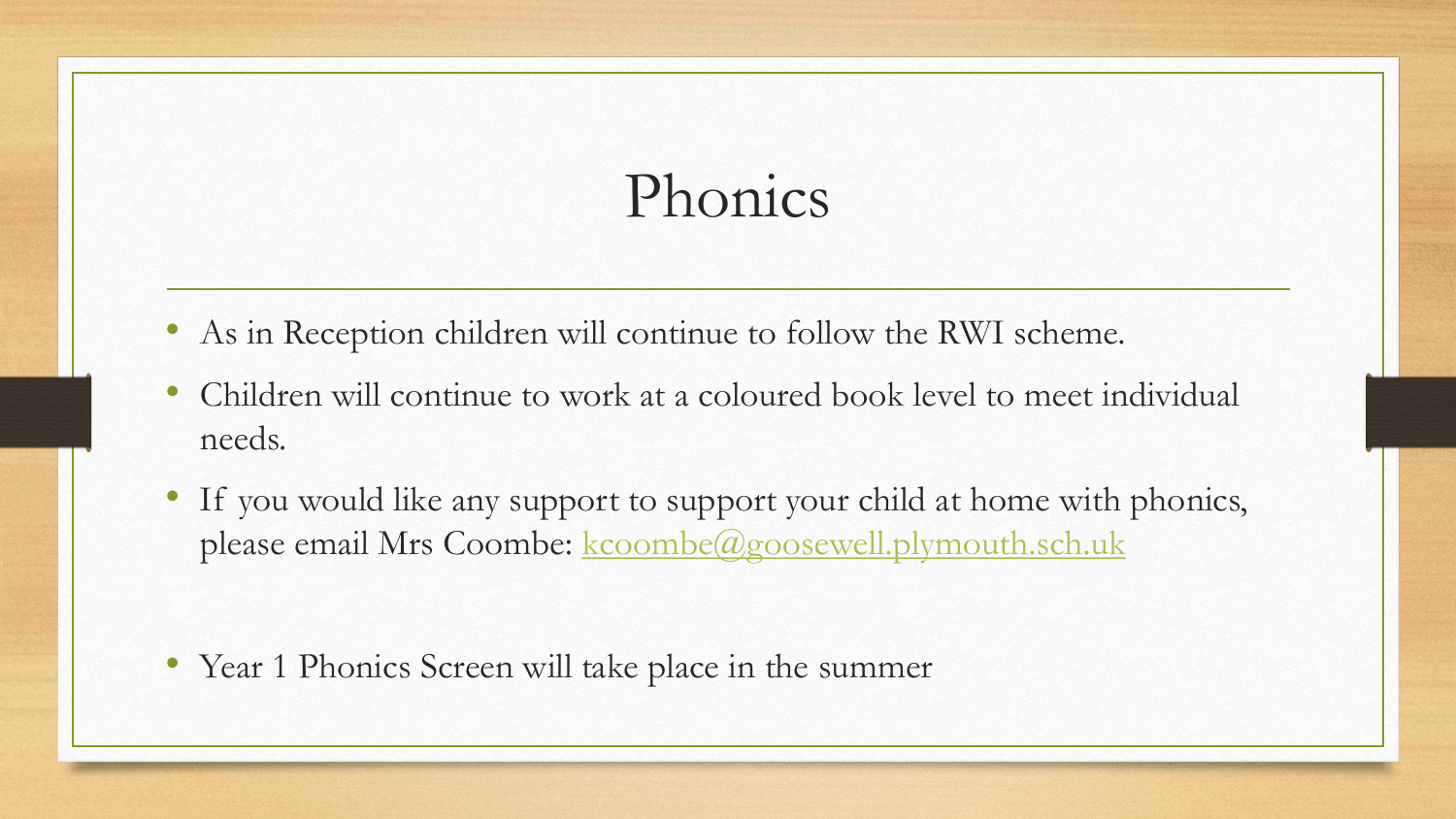#### Microsoft Teams

- We will use MS Teams for most communications (any homework, messages and photos)
- If you need your log in details again please let us know
- Video to help with using teams [https://www.youtube.com/watch?v=\\_YsBfBj9W8s&list=PLHCw7-](https://www.youtube.com/watch?v=_YsBfBj9W8s&list=PLHCw7-5O9aBPqsXb7rZNDIeuxx-XR_NKN&index=2) 5O9aBPqsXb7rZNDIeuxx-XR\_NKN&index=2